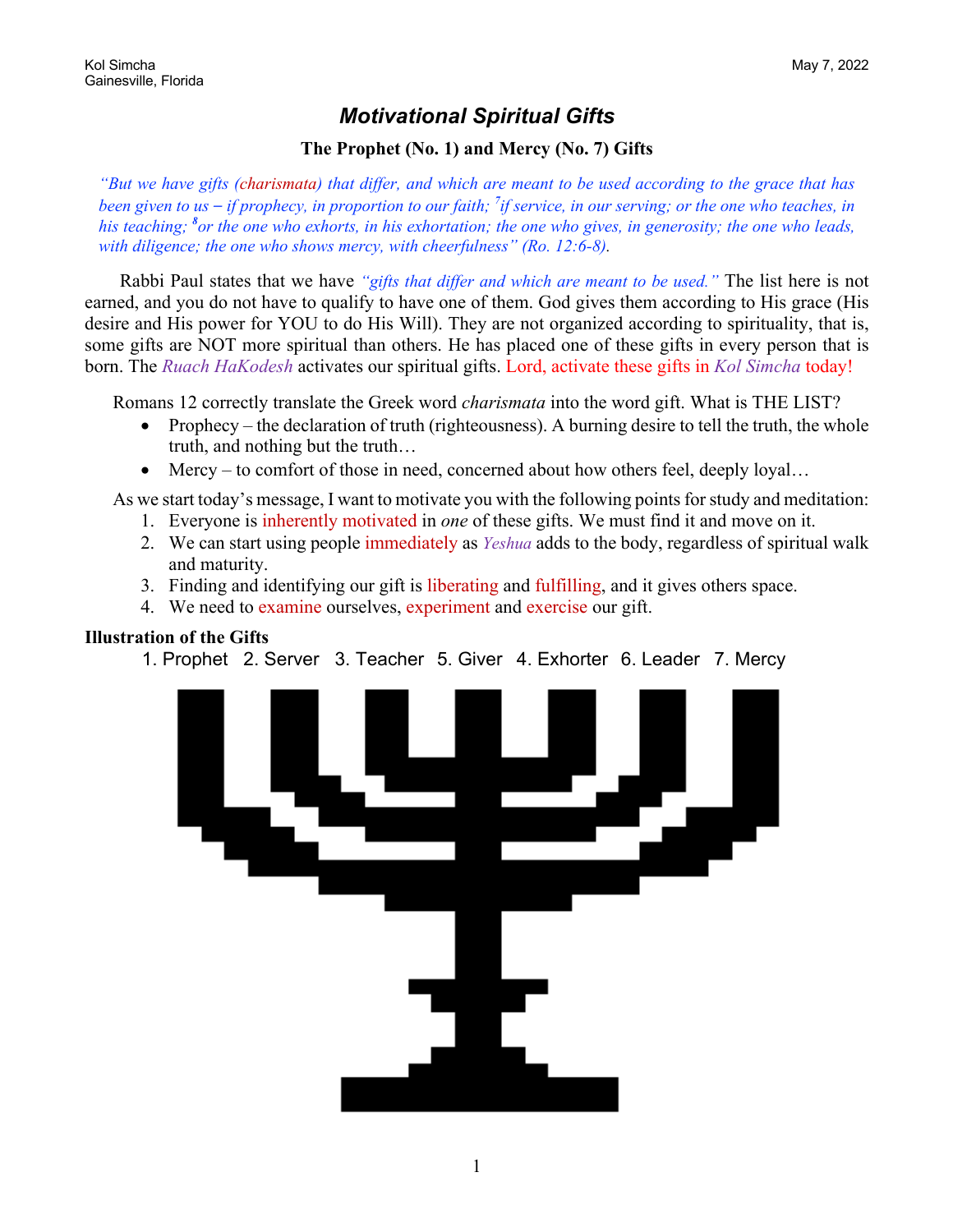# *Characteristics of the gift of Prophecy*

| <b>GIFT</b>                       | <b>CHARACTERISTICS</b>                                                         | <b>MISUSES</b>                                                           |
|-----------------------------------|--------------------------------------------------------------------------------|--------------------------------------------------------------------------|
| Who in Scripture best             | 1. Need to express themselves                                                  | 1. Exposing without restoring                                            |
| illustrates the motivational gift | Prophets need to express their                                                 | A prophet's primary concern about                                        |
| of prophecy?                      | thoughts and ideas verbally,                                                   | stopping the spread of evil tends to                                     |
|                                   | especially when matters of right and                                           | cause him to expose a sinner rather                                      |
|                                   | wrong are involved. In the written                                             | than restore him. In so doing, the                                       |
|                                   | account of the Gospels, Peter spoke                                            | prophet will fail a test of                                              |
|                                   | more often than any other disciple.                                            | spirituality. (See Galatians 6:1.)                                       |
|                                   | He also became the spokesman for                                               | The prophet, however, believes                                           |
|                                   | the early Messianic Communities.                                               | that exposure of sin is the first step                                   |
|                                   | (See Acts 2:14; 3:12; 4:8; 11:4.)                                              | of restoration.                                                          |
| Peter (Simon)                     | 2. Quick impressions of people                                                 | 2. Jumping to conclusions                                                |
|                                   | Prophets tend to make quick                                                    | Prophets tend to draw conclusions                                        |
|                                   | judgments on what they see and                                                 | from a few known facts. Once a                                           |
|                                   | hear. They also tend to express their                                          | hasty conclusion has been made,                                          |
|                                   | views before others speak. In the                                              | prophets tend to look for confirm-                                       |
|                                   | Gospels, Peter spoke first more than                                           | ing evidence. This action can                                            |
|                                   | any other disciple. (See Matthew                                               | result in their taking words and                                         |
|                                   | 14:28; 15:15; 16:16; 16:33; 17:4;                                              | actions of the accused out of                                            |
|                                   | 19:27; John 6:38; 13:6.)                                                       | context so as to prove their point.                                      |
| Love without hypocrisy            | 3. Alertness to Dishonesty                                                     | 3. Reacting harshly to sinners                                           |
| (Romans 12:9)                     | Prophets have an amazing ability to                                            | When a prophet sees sin, he tends                                        |
|                                   | sense when someone or something is                                             | to denounce it so strongly that it                                       |
|                                   | not what it appears to be. They react                                          | appears to others as an "overkill."                                      |
|                                   | harshly to any form of deception or                                            | After exposing the sin, the prophet                                      |
|                                   | dishonesty. Peter must have sensed                                             | tends to expect immediate                                                |
|                                   | deception in Ananias and Sapphira                                              | repentance regardless of whether                                         |
|                                   | since he was prompted to question                                              | his rebuke was given in love or                                          |
|                                   | them about it. His condemnation                                                | was even fully accurate. His                                             |
|                                   | resulted in their deaths. (See Acts                                            | motive in magnifying sin is to                                           |
|                                   | $5:3-10.$                                                                      | promote repentance.                                                      |
| Recoil from what is evil          | 4. Desire for justice                                                          | 4. Being unforgiving                                                     |
| (Romans 12:9)                     | Prophets tend to cut off those who                                             | It is very difficult for a prophet to                                    |
|                                   | sin so that justice will be done, and                                          | make a separation between sin and                                        |
|                                   | others will be warned. Peter desired<br>to cut off his offenders, and he asked | the sinner. Therefore, he tends to<br>reject them both with equal vigor. |
|                                   | Yeshua how often he would have to                                              | Those who hear his harshness                                             |
|                                   | forgive them. (See Matt 18) A                                                  | interpret his denunciations as                                           |
|                                   | prophet knows that a little <i>chametz</i>                                     | angry tirades. Peter's epistles                                          |
|                                   | can leaven the whole lump                                                      | provide a balance of truth & love.                                       |
| Cling to what is good             | 5. Open about their own faults                                                 | 5. Condemning themselves                                                 |
| (Romans 12:9)                     | Prophets are as open about their own                                           | The harsh judgments which                                                |
|                                   | failures as they want others to be                                             | prophets have for others; they also                                      |
|                                   | about theirs. When Yeshua appeared                                             | have for themselves. They tend to                                        |
|                                   | to the disciples, Peter fell on his                                            | be extremely self-critical and feel                                      |
|                                   | knees and said, "Depart from me;                                               | worthless when they fail. After                                          |
|                                   | for I am a sinful man, O Lord"                                                 | Peter denied Yeshua, the heavenly                                        |
|                                   | (Luke 5:8).                                                                    | messenger knew his need for extra                                        |
|                                   |                                                                                | reassurance and said, "Go tell                                           |
|                                   |                                                                                | his disciples and Peter" (Mk. 16:7)                                      |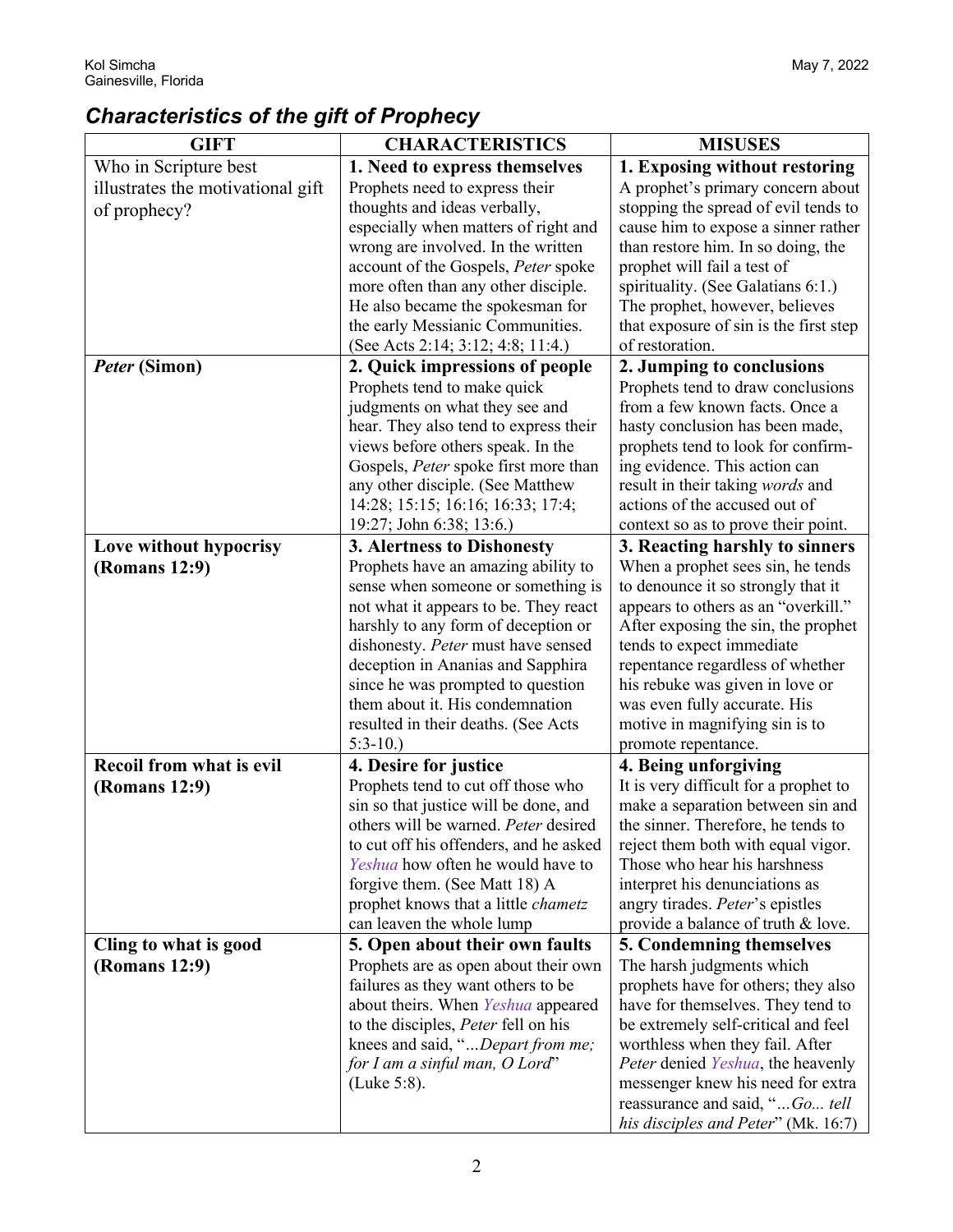| What basic Scriptural principle<br>does the person with the gift of<br>prophecy most need to<br>exercise? | 6. Wholehearted involvement<br>Once prophets are committed to a<br>cause, they are wholeheartedly<br>involved in it. Within the context of<br>their commitment, they are quick to<br>respond to situations and<br>opportunities. When Peter<br>recognized Yeshua walking on the<br>water, he asked Him to bid him to<br>come. (See Matthew 14:28.) | 6. Being impetuous<br>Because of his tendency to make<br>quick decisions, a person with the<br>gift of prophecy can be very<br>impulsive and can vacillate<br>between extremes. At first Peter<br>refused to allow Yeshua to wash<br>his feet; then he asked Yeshua to<br>wash his whole body. (See John<br>$13:6-10.$ |
|-----------------------------------------------------------------------------------------------------------|----------------------------------------------------------------------------------------------------------------------------------------------------------------------------------------------------------------------------------------------------------------------------------------------------------------------------------------------------|------------------------------------------------------------------------------------------------------------------------------------------------------------------------------------------------------------------------------------------------------------------------------------------------------------------------|
| <b>Having a Clear Conscience</b>                                                                          | 7. Loyalty to truth vs. people<br>Prophets are loyal to truth even if it<br>means cutting off relationships.<br>When Yeshua asked the disciples if<br>they were also going to leave Him,<br>Peter replied that he would stay<br>because Yeshua had the words of<br>eternal life. (See John 6:67-69.)                                               | 7. Cutting off people who fail<br>Whenever prophets see or hear<br>something that is wrong, they feel<br>responsible to speak out against it.<br>It does not occur to them to ask:<br>"Whose responsibility is this? Do I<br>have all the facts? Do I need to<br>take action at this time?"                            |
| Why is this true?                                                                                         | 8. Willingness to suffer for                                                                                                                                                                                                                                                                                                                       | 8. Lacking tactfulness in                                                                                                                                                                                                                                                                                              |
| It allows the prophet to speak<br>the truth boldly with love (not<br>hindered by hidden sin).             | right<br>Prophets are eager to suffer when it<br>comes to standing for the truth or<br>doing what is right. Peter rejoiced                                                                                                                                                                                                                         | rebuke<br>Prophets tend to be painfully<br>direct when correcting others, no<br>matter who they are. This                                                                                                                                                                                                              |
|                                                                                                           | that he was counted worthy to suffer<br>shame for Yeshua when he was<br>beaten for obeying $G-d$ rather than<br>men. (See Acts 5:29-42.)                                                                                                                                                                                                           | bluntness can cause the prophet<br>embarrassment, as when Peter<br>rebuked Yeshua for telling the<br>disciples of His death. (See Mark<br>$8:31-32.$                                                                                                                                                                   |
|                                                                                                           | 9. Persuasive In defining truth<br>Prophets have a special ability to be<br>articulate in defining what is right<br>and what is wrong. Great conviction<br>was brought to thousands on the<br>Day of Shavuot when Peter pointed<br>out, "You took Yeshua, and by<br>wicked hands have crucified and<br>slain (Him)" (Acts 2:23).                   | 9. Dwelling on the negative<br>Prophets tend to divide everything<br>into two classes — right or wrong<br>or black and white. Once they<br>label a person or activity, that<br>judgment tends to be fixed in their<br>minds, and they often feel<br>compelled to persuade others to<br>agree with them.                |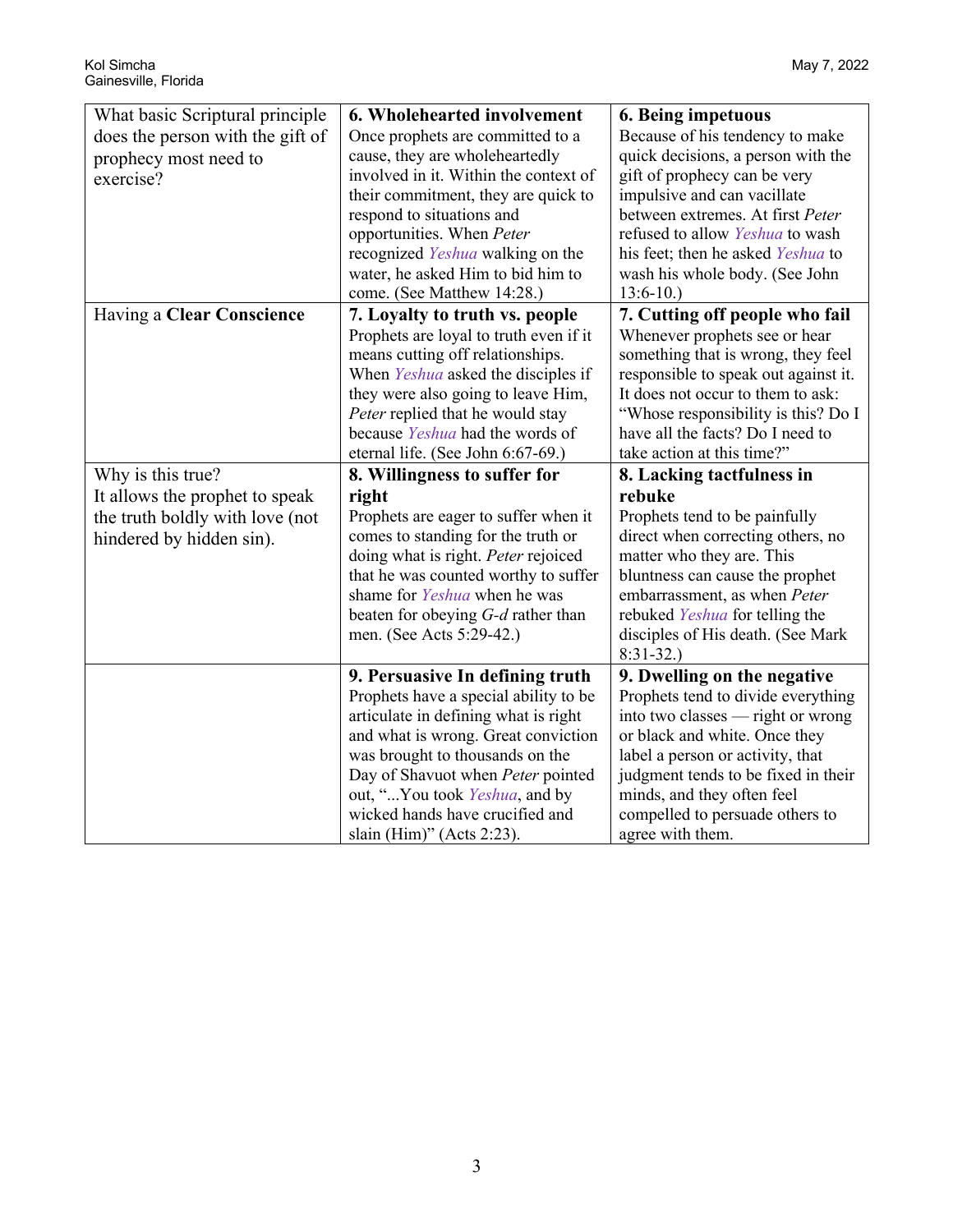# *Characteristics of the gift of Mercy*

| <b>GIFT</b>                  | <b>CHARACTERISTICS</b>                                                          | <b>MISUSES</b>                                                         |
|------------------------------|---------------------------------------------------------------------------------|------------------------------------------------------------------------|
| Who in Scripture best        | 1. Deeply loyal to friends                                                      | 1. Taking up offences                                                  |
| illustrates the motivational | A person with the gift of mercy will                                            | The tendency of one with the gift of                                   |
| gift of Mercy?               | demonstrate loyalty to a friend by                                              | mercy is to take up an offence for                                     |
|                              | even reacting harshly toward those                                              | someone who is being hurt by                                           |
|                              | who attack him. When the Apostle                                                | another person, especially if the one                                  |
|                              | John watched the Samaritans reject                                              | being hurt is a friend. Before                                         |
|                              | Yeshua whom he loved, John wanted                                               | comfort is given, a prophet should                                     |
|                              | to call down fire from heaven to                                                | check out what caused the hurt, and                                    |
|                              | consume them. (See Luke 9:54.)                                                  | an exhorter should give steps for                                      |
|                              |                                                                                 | properly responding to it.                                             |
| John                         | 2. Need for deep friendships                                                    | 2. Becoming possessive                                                 |
|                              | The very nature of a person with the                                            | The deep need for commitment in a                                      |
|                              | gift of mercy requires close                                                    | close friendship can cause those                                       |
|                              | friendships. These friend ships,                                                | with the gift of mercy to                                              |
|                              | however, must have mutual                                                       | monopolize the time and attention                                      |
|                              | commitment which is often                                                       | of others. As he experiences                                           |
|                              | reaffirmed. John enjoyed such a                                                 | disappointments in one friendship,                                     |
|                              | friendship with Yeshua. He was not                                              | the mercy tends to place greater                                       |
|                              | only closer to Yeshua than most of the                                          | demands on a new friendship.                                           |
|                              | other disciples, but he referred to                                             |                                                                        |
|                              | himself as the "disciple whom Yeshua"                                           |                                                                        |
|                              | loved." (See Jo. 13:23; 19:26; 20:2;                                            |                                                                        |
|                              | 21:7,20                                                                         |                                                                        |
| Rejoice with those who       | 3. Empathize with hurting people                                                | 3. Tolerating evil                                                     |
| rejoice                      | The gift of mercy enables the one                                               | If those with the gift of mercy do                                     |
| (Romans 12:15)               | having it to sense which individuals                                            | not have spiritual discernment as to                                   |
|                              | are hurting and to share the pain with                                          | why people suffer, they may give                                       |
|                              | them. Along with the pain, a mercy                                              | sympathy and encouragement to                                          |
|                              | senses the full scope of emotions.<br>John wrote his first epistle to give joy, | those who are suffering as a direct<br>result of violating God's moral |
|                              | fellowship, hope, and confidence and                                            | laws. The one with the gift of mercy                                   |
|                              | to cast out fear and torment. (See 1                                            | can learn discernment by seeing                                        |
|                              | John 1:3-4; 3:2-3; 4:18; 5:13-14.)                                              | people through the eyes of the other                                   |
|                              |                                                                                 | spiritual gifts.                                                       |
| Weep with those who weep     | 4. Decisions based on benefits                                                  | 4. Failing to be firm                                                  |
| (Romans 12:15)               | Those with the gift of mercy find it                                            | When a person with the gift of                                         |
|                              | hard to be firm because they do not                                             | mercy is given a position of                                           |
|                              | want to offend other people.                                                    | leadership, he will tend to avoid                                      |
|                              | Therefore, the mercy must see that                                              | disciplinary action which is needed.                                   |
|                              | greater hurt and offenses will occur if                                         | As a result, the person who should                                     |
|                              | he fails to be decisive. When John was                                          | have been disciplined is not brought                                   |
|                              | faced with denying Yeshua, he                                                   | to repentance, prophets react to his                                   |
|                              | demonstrated a boldness and                                                     | leadership, and other "mercies"                                        |
|                              | decisiveness which caused the                                                   | react to the prophets.                                                 |
|                              | Sadducees to marvel. (See Acts 4:13.)                                           |                                                                        |